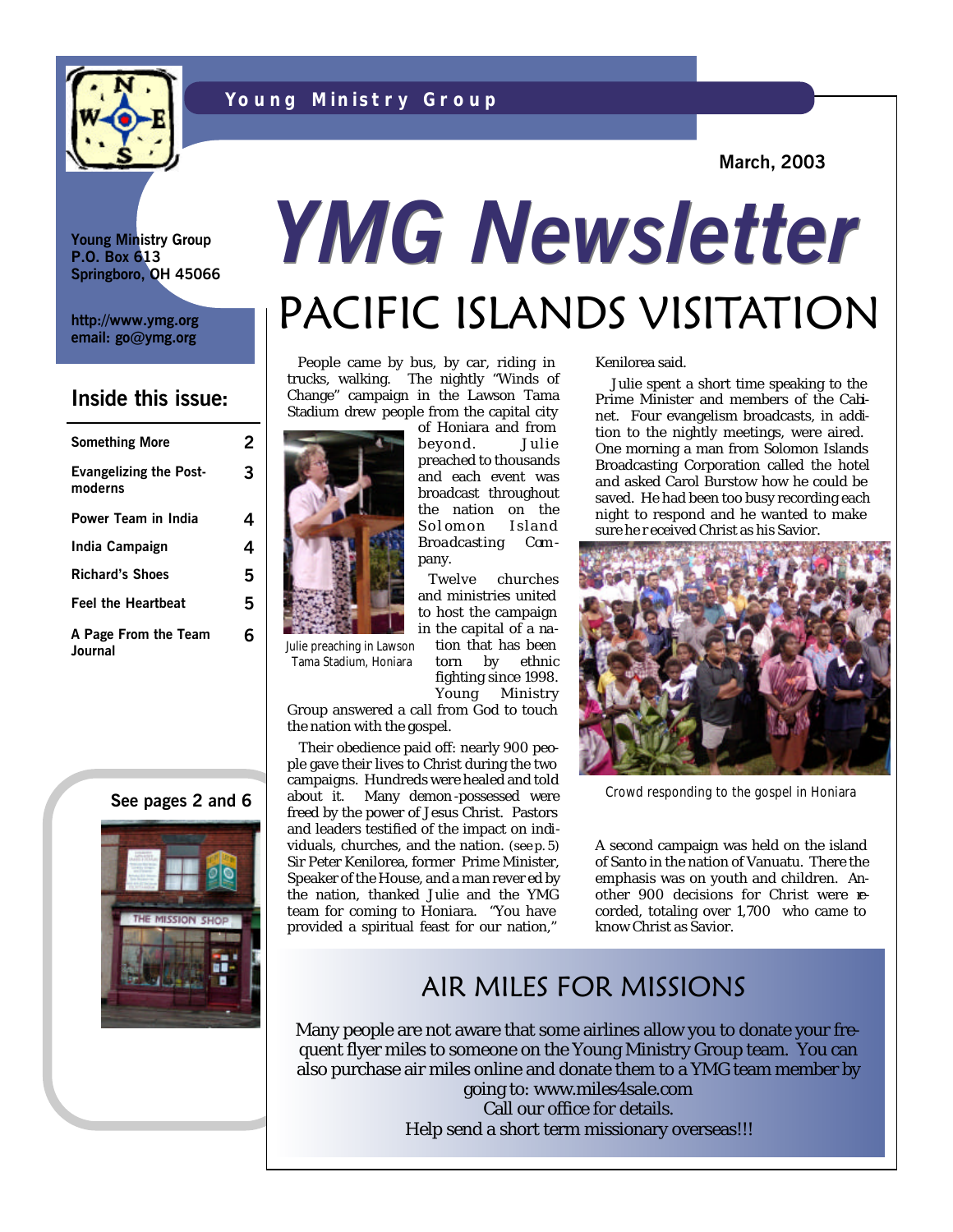

"All the ends of the earth… and all the *families* of the nations will worship before You." Ps.22:27

# SOMETHING MORE

 He was a local musician who made his living playing in bars. A village man who went to the big city to find life, but was disappointed with the empty promises of drinking and partying. Matthew wanted something more. Two weeks before the "Fire Over Santo!" Campaign, someone came to his village and led him to Christ. He gave up his work in the bars of Port Vila. His wife and three children, living on Santo, noticed the change.

 When the Young Ministry Group Campaign was announced in Luganville, a friend invited Matthew to attend. Rain had been soaking the ground for days, but Matthew and his friend perched themselves at the edge of Unity Park on a woven mat, listening to the music and testim onies. Julie was the first woman evangelist to preach on Santo,

and Matthew and his friend represented the general curiosity about the woman and her team .

 Park lighting was very limited. The two men sat in wet darkness as Julie began preaching. Matthew's friend yelped a cry: "Do you see that?"

"See what?"

"Don't you see that fire?"

 It was dark except for the lighting from the platform. "What do you see?" asked Matthew.

 "You can't see that fire, coming out of her hand?"

He narrowed his eyes, looking carefully.

### CHARITY SHOP OPENS IN ENGLAND

 Young Ministry Group has jointly opened a charity shop with South Normanton Christian Centre in South Normanton, Derbyshire. Appropriately named "The Mission Shop", pr oceeds go to fund mission work through YMG and the church missions program.

 The idea for the shop came from Carol Burstow, the U.K. Representative for YMG. Carol brought her idea to a functioning reality as the shop opened in September, 2002.

**See related article page 6** 

 "When she lifts up her hand, fire comes out of it!"

 They stared intently, listening to Julie's words. Matthew began to think about what had been happening in his life. He recognized the supernatural, and tried to understand what it meant. There was something important about what Julie was saying.

 Julie preached about how Jesus heals, and Matthew began to think about the acid and burning in his stomach and throat. He had given his life to Jesus—but this! That Jesus could still heal today, like He did in the pages of the Bible! He wondered if it could be true.

 Julie ended her speech by calling people to come forward to the platform to receive Christ. She asked sick people to come if they wanted to be healed. That settled it for him. He watched where Julie stood among the team at the base of the platform. He made his way, deliberately, into the line in front of Julie. God had been speaking to Matthew, and he did not want to miss out.

 Julie laid her hands on him and prayed, and the pain and burning vanished! He was com pletely healed. He went home and told his wife, 'Julie is here for only one week. We must go see her. We *must* go.'"

 There was more to come as Matthew's fam ily attended the nightly meetings. Matthew's wife and their 18 year old son surrendered their lives to Christ. And his daughter, a teacher in a local school, was born again. The power of the simple gospel, confirmed by signs and wonders, did its work. A man and his entire family were touched and transformed.

 **Based on Matthew's story as told to the YMG Team in Luganville, Vanuatu**

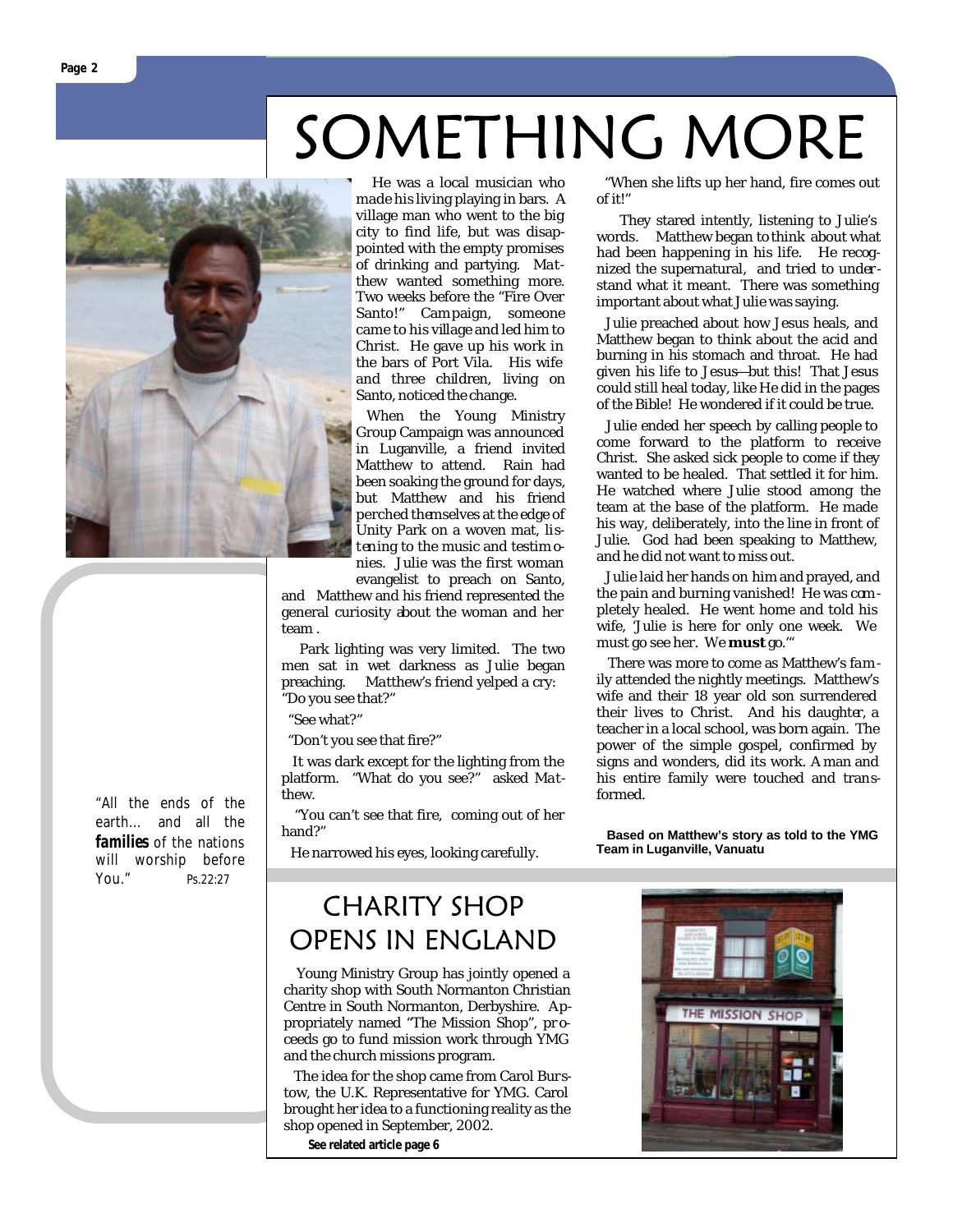

 Richard noticed the man because he came to the conference meetings everyday. He sat with the crowd at night, he came to the pastor's meetings, and he stayed when the meals were served. It's a hot climate in Santo, and people often walked miles just to attend the Young Ministry Group Meetings at the Vare, on a hill overlooking the harbor of Luganville.

The walker would have had to pad his way

## RICHARD'S SHOES

across the hot tarmac on the main roads. He wanted anything God was making available as each day and night he walked up the long hill to attend the teaching sessions. What Richard noticed was that he wore no shoes.

 One afternoon at a picnic hosted by local pastors, Richard spoke to the walker. Taking off his shoes, Richard offered them to the man.

 Jesus called us to serve Him by serving people. Richard's small but powerful act serves to illustrate the commitment of the people on the YMG Team to serve the people of the nations to whom we are sent.

#### **thanks for helping us to get there.**

FEEL THE HEARTBEAT

 I felt Jesus reach in and touch my heart. I could feel His compa ssion rising in me. I then reached up and placed my hand on the Father's heart, and I could feel the heartbeat of the Father's compa ssion. His heart was beating for the lost and the sick— the ones He had sacrificed His Son for. I was beginning to understand.

 Then the Father looked down on the nations, which were being destroyed and crushed by the enemy. Heads hung in hopelessness and shame; oppressed, depressed. People beyond exhaustion. They had given up fighting against the darkness. Fear and lies were upon the people.

 But the heart of the Father beats for them, and when the heart of God's servants beat in rhythm to His, the enemy has reason to worry. Light comes into dark places, and ground is being reclaimed for the Lord. Hope is being restored. The intercessors are on their knees beating back the powers of darkness. The enemy is fighting to his last breath, but finally bowing the knee to the power of God. All other gods are are being buried or destroyed, and the gates of hell are unable to pr evail against the work of the Lord.

 The eyes of the people are opened, and unity comes to God's people. A new light is beginning to shine on the faces as Christ is accepted to forgive their sins, and to light their lives. Tears are wiped away, br oken bodies and hearts are being healed.. The deaf and dumb hear and speak, and blind eyes are being opened. Those who have been bound by Satan are released…

 The Father smiles, and the angels in heaven are worshipping God, singing, "Holy, holy, holy, Lord God Almighty, who was and is and is to come." They can feel the Father's heart. Can you feel it, too?

**Vision given to Chris Cunnington, intercessor and YMG Core Team member**

### A LETTER FROM THE ISLANDS

November 19, 2002

**Dear Julie and the Team,**<br>It has been absolutely wonderful to have your team in these last two weeks.<br>God has done some awesome things in<br>individual lives, as well as in the in churches and the government.

It has been an opportunity for releasing<br>of women's ministry in our churches.<br>What a blessing your team have been to<br>us and the SIFGA churches here. Truly,

the whole nation have been blessed.<br>Cultures here consider women unacceptable in church ministries, but your team have created a change in our hearts and minds for the glory of

With much love and prayer for you all,

Pastor Nemuel and Susan Laufilu Bible Way Centre Churches Honiara, Solomon Islands